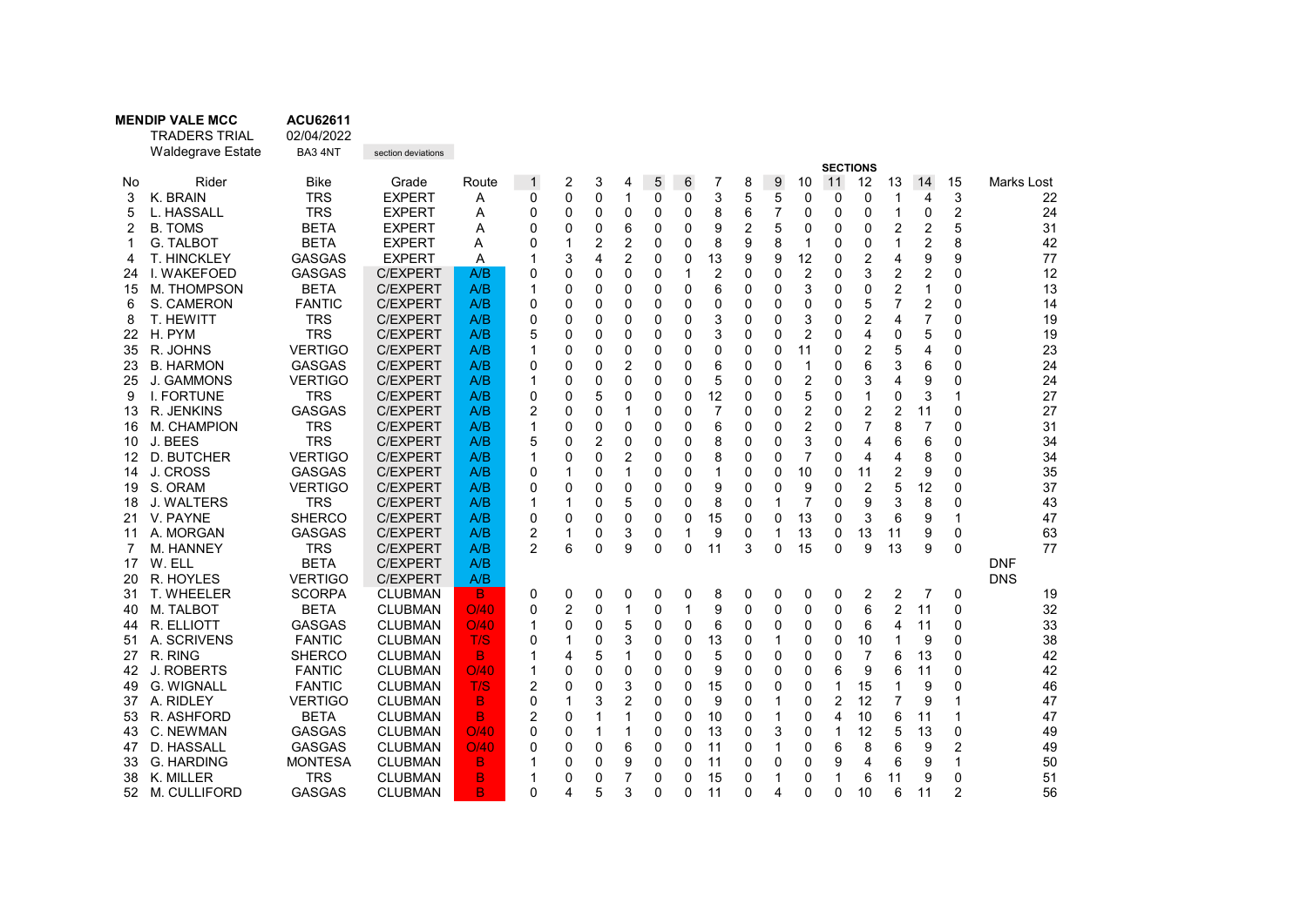| 39<br>30<br>46<br>41<br>29<br>32<br>26<br>28<br>34<br>36<br>45<br>48 | J. WILKEY<br>W. HUNT<br>S. WALLWIN<br>A. SCUDAMORE<br>S. NOWELL<br>S. PEPPARD<br>R. STRONG<br>R. PEKALA<br>J. ATTWOOD<br>J. BENNETT<br>S. THATCHER<br>M. WILMORE | <b>BETA</b><br><b>TRS</b><br><b>TRS</b><br><b>SHERCO</b><br><b>TRS</b><br><b>VERTIGO</b><br>JOTAGAS<br><b>TRS</b><br><b>BETA</b><br><b>VERTIGO</b><br>GASGAS<br><b>BETA</b> | <b>CLUBMAN</b><br><b>CLUBMAN</b><br><b>CLUBMAN</b><br><b>CLUBMAN</b><br><b>CLUBMAN</b><br>YOUTH A<br>CLUBMAN<br><b>CLUBMAN</b><br><b>CLUBMAN</b><br><b>CLUBMAN</b><br><b>CLUBMAN</b><br><b>CLUBMAN</b> | O/40<br>B.<br>O/40<br>O/40<br>B.<br>B<br>B<br>B<br>B<br>B<br>O/40<br>O/40 | 1<br>2<br>$\overline{2}$<br>0<br>8<br>0 | 0<br>$\overline{2}$<br>0<br>8<br>3<br>4 | $\Omega$<br>0<br>2<br>0<br>0<br>7 | 2<br>3<br>7<br>4<br>3<br>5 | 0<br>0<br>0<br>0<br>1<br>0 | 1<br>0<br>0<br>0<br>0<br>0 | 13<br>13<br>11<br>11<br>13<br>12 | 0<br>0<br>0<br>1<br>0<br>0 | 1<br>0<br>2<br>3<br>4<br>0 | 0<br>0<br>0<br>3<br>0<br>0 | 7<br>6<br>5<br>$\overline{2}$<br>6<br>4 | 13<br>13<br>13<br>11<br>9<br>11 | 5<br>8<br>8<br>6<br>8<br>8 | 13<br>11<br>9<br>11<br>10<br>13 | 1<br>0<br>0<br>3<br>9 | <b>DNF</b><br><b>DNS</b><br><b>DNS</b><br><b>DNS</b><br><b>DNS</b><br><b>DNS</b> | 57<br>59<br>59<br>60<br>68<br>73 |
|----------------------------------------------------------------------|------------------------------------------------------------------------------------------------------------------------------------------------------------------|-----------------------------------------------------------------------------------------------------------------------------------------------------------------------------|--------------------------------------------------------------------------------------------------------------------------------------------------------------------------------------------------------|---------------------------------------------------------------------------|-----------------------------------------|-----------------------------------------|-----------------------------------|----------------------------|----------------------------|----------------------------|----------------------------------|----------------------------|----------------------------|----------------------------|-----------------------------------------|---------------------------------|----------------------------|---------------------------------|-----------------------|----------------------------------------------------------------------------------|----------------------------------|
| 50<br>76                                                             | <b>J. ATWELL</b><br>S. THORNHILL                                                                                                                                 | <b>HONDA</b><br><b>SCORPA</b>                                                                                                                                               | <b>CLUBMAN</b><br><b>SPORTSMAN</b>                                                                                                                                                                     | T/S<br>O/50                                                               | 0                                       | 0                                       | 0                                 | 0                          | 0                          | 0                          | 0                                | 0                          | 0                          | 0                          | 0                                       | 0                               | 0                          | 4                               | 0                     | <b>DNS</b>                                                                       | 4                                |
| 82                                                                   | A. BLACKER                                                                                                                                                       |                                                                                                                                                                             | WHITEHAWK SPORTSMAN                                                                                                                                                                                    | T/S                                                                       | 0                                       | 0                                       | 0                                 | 0                          | 0                          | 0                          | 0                                | 0                          | 0                          | 0                          | 0                                       | 0                               | 1                          | 9                               | 0                     |                                                                                  | 10                               |
| 63                                                                   | M. SMITH                                                                                                                                                         | <b>HONDA</b>                                                                                                                                                                | <b>SPORTSMAN</b>                                                                                                                                                                                       | $\overline{C}$                                                            | 0                                       | 0                                       | 0                                 | 0                          | 0                          | 0                          | 0                                | 0                          | 0                          | 0                          | 0                                       | 0                               | $\mathbf 1$                | 8                               | 2                     |                                                                                  | 11                               |
| 67                                                                   | M. WALKER                                                                                                                                                        | <b>FANTIC</b>                                                                                                                                                               | <b>SPORTSMAN</b>                                                                                                                                                                                       | O/50                                                                      | 0                                       | 0                                       | 0                                 | 1                          | 0                          | 0                          | 0                                | 0                          | 0                          | 0                          | 0                                       | 0                               | 1                          | 9                               | 0                     |                                                                                  | 11                               |
| 68                                                                   | R. JEFFRIES                                                                                                                                                      | <b>TRS</b>                                                                                                                                                                  | <b>SPORTSMAN</b>                                                                                                                                                                                       | O/50                                                                      | 0                                       | 0                                       | 2                                 | 0                          | 0                          | 0                          | 0                                | 0                          | 1                          | 0                          | 0                                       | 0                               | 0                          | 8                               |                       |                                                                                  | 12                               |
| 81                                                                   | R. HILL                                                                                                                                                          | <b>SUZUKI</b>                                                                                                                                                               | <b>SPORTSMAN</b>                                                                                                                                                                                       | T/S                                                                       | 0                                       | 0                                       | 1                                 | 0                          | 0                          | 0                          | 0                                | 0                          | 0                          | 0                          | 0                                       | 0                               | 1                          | 9                               | 1                     |                                                                                  | 12                               |
| 73                                                                   | M. ELL                                                                                                                                                           | <b>BETA</b>                                                                                                                                                                 | <b>SPORTSMAN</b>                                                                                                                                                                                       | O/50                                                                      | 0                                       | 0                                       | 1                                 | 3                          | 0                          | 0                          | 0                                | 0                          | 0                          | 0                          | 0                                       | 0                               | 0                          | 9                               | 3                     |                                                                                  | 16                               |
| 74                                                                   | D. CLOTHIER                                                                                                                                                      | <b>TRS</b>                                                                                                                                                                  | <b>SPORTSMAN</b>                                                                                                                                                                                       | O/50                                                                      | 0                                       | 0                                       | $\overline{2}$                    | 3                          | 0                          | 0                          | 0                                | 0                          | 0                          | 0                          | 0                                       | 0                               | $\mathbf 0$                | 9                               | $\overline{c}$        |                                                                                  | 16                               |
| 56                                                                   | M. MATTHEWS                                                                                                                                                      | SWM T/S                                                                                                                                                                     | <b>SPORTSMAN</b>                                                                                                                                                                                       | $\overline{C}$                                                            | 6                                       | 0                                       | 1                                 | 0                          | 0                          | 0                          | 0                                | 0                          | 0                          | 0                          | 0                                       | 0                               | 3                          | 11                              | 1                     |                                                                                  | 22                               |
| 77                                                                   | <b>J. HARDING</b>                                                                                                                                                | <b>HONDA</b>                                                                                                                                                                | <b>SPORTSMAN</b>                                                                                                                                                                                       | O/50                                                                      | 0                                       | 3                                       | 3                                 | 1                          | 0                          | 0                          | 0                                | 0                          | 0                          | 0                          | 0                                       | 0                               | 0                          | 13                              | 2                     |                                                                                  | 22                               |
| 70                                                                   | I. AVERY                                                                                                                                                         | <b>BETA</b>                                                                                                                                                                 | SPORTSMAN                                                                                                                                                                                              | O/50                                                                      | 0                                       | 0                                       | 3                                 | 3                          | 4                          | 0                          | 0                                | 0                          | 1                          | 0                          | 0                                       | 0                               | $\mathbf 0$                | 11                              | 3                     |                                                                                  | 25                               |
| 69                                                                   | K. KNIGHT                                                                                                                                                        | <b>MONTESA</b>                                                                                                                                                              | <b>SPORTSMAN</b>                                                                                                                                                                                       | O/50                                                                      | 0                                       | 0                                       | 1                                 | 6                          | 0                          | 0                          | 0                                | 0                          | 0                          | 0                          | 0                                       | 0                               | 5                          | 11                              | 4                     |                                                                                  | 27                               |
| 71                                                                   | <b>B. WILLIAMS</b><br>D. FLETCHER                                                                                                                                | <b>BETA</b><br><b>SHERCO</b>                                                                                                                                                | <b>SPORTSMAN</b><br><b>SPORTSMAN</b>                                                                                                                                                                   | O/50                                                                      | 0                                       | 0<br>10                                 | $\overline{7}$<br>5               | 0                          | 7                          | 0                          | 5                                | 0                          | 0                          | 1                          | 0                                       | 0                               | 4                          | 10<br>11                        |                       |                                                                                  | 35                               |
| 54<br>75                                                             | <b>B. VAUGHAN</b>                                                                                                                                                | <b>BETA</b>                                                                                                                                                                 | <b>SPORTSMAN</b>                                                                                                                                                                                       | C<br>O/50                                                                 | 0<br>0                                  | 1                                       | $\overline{7}$                    | 3<br>7                     | 0<br>3                     | 0<br>0                     | 0<br>0                           | 0<br>$\overline{1}$        | 0<br>0                     | 0<br>0                     | 0<br>0                                  | 0<br>0                          | 3<br>4                     | 9                               | 4<br>4                |                                                                                  | 36<br>36                         |
| 64                                                                   | Josh BEES                                                                                                                                                        | <b>GASGAS</b>                                                                                                                                                               | YOUTH B                                                                                                                                                                                                | $\mathsf{C}$                                                              | 3                                       | 0                                       | 1                                 | 4                          | 0                          | 0                          | 0                                | 0                          | 5                          | 0                          | 0                                       | 3                               | $\overline{7}$             | 11                              | 9                     |                                                                                  | 43                               |
| 66                                                                   | R. TAYLOR                                                                                                                                                        | <b>SHERCO</b>                                                                                                                                                               | <b>SPORTSMAN</b>                                                                                                                                                                                       | O/50                                                                      | 0                                       | 0                                       | 6                                 | 11                         | 0                          | 0                          | 1                                | 0                          | 0                          | 1                          | 1                                       | 2                               | 6                          | 13                              | 10                    |                                                                                  | 51                               |
| 90                                                                   | M. GRIFFITHS                                                                                                                                                     | <b>MONTESA</b>                                                                                                                                                              | <b>SPORTSMAN</b>                                                                                                                                                                                       | O/50                                                                      | 0                                       | 0                                       | 9                                 | 9                          | 3                          | 1                          | 0                                | 3                          | 4                          | $\mathbf{1}$               | 2                                       | 3                               | $\overline{4}$             | 13                              | 9                     |                                                                                  | 61                               |
| 65                                                                   | <b>J. RENNOLDS</b>                                                                                                                                               | <b>BETA</b>                                                                                                                                                                 | YOUTH B                                                                                                                                                                                                | $\mathsf{C}$                                                              | $\Omega$                                | 0                                       | 9                                 | 9                          | 9                          | 0                          | 1                                | 0                          | 2                          | 1                          | 3                                       | 11                              | 7                          | 13                              | 4                     |                                                                                  | 69                               |
| 57                                                                   | M. ORFORD                                                                                                                                                        | <b>TRS</b>                                                                                                                                                                  | <b>SPORTSMAN</b>                                                                                                                                                                                       | $\mathbf C$                                                               |                                         |                                         |                                   |                            |                            |                            |                                  |                            |                            |                            |                                         |                                 |                            |                                 |                       | <b>DNF</b>                                                                       |                                  |
| 58                                                                   | P. SIMMONDS                                                                                                                                                      | <b>TRS</b>                                                                                                                                                                  | <b>SPORTSMAN</b>                                                                                                                                                                                       | $\mathbf C$                                                               |                                         |                                         |                                   |                            |                            |                            |                                  |                            |                            |                            |                                         |                                 |                            |                                 |                       | <b>DNF</b>                                                                       |                                  |
| 59                                                                   | J. SALDER                                                                                                                                                        | <b>GASGAS</b>                                                                                                                                                               | <b>SPORTSMAN</b>                                                                                                                                                                                       | $\mathbf C$                                                               |                                         |                                         |                                   |                            |                            |                            |                                  |                            |                            |                            |                                         |                                 |                            |                                 |                       | <b>DNF</b>                                                                       |                                  |
| 61                                                                   | D. GOLLICKER                                                                                                                                                     | <b>TRS</b>                                                                                                                                                                  | <b>SPORTSMAN</b>                                                                                                                                                                                       | $\mathbf C$                                                               |                                         |                                         |                                   |                            |                            |                            |                                  |                            |                            |                            |                                         |                                 |                            |                                 |                       | <b>DNF</b>                                                                       |                                  |
| 72                                                                   | J. FROST                                                                                                                                                         | <b>SHERCO</b>                                                                                                                                                               | <b>SPORTSMAN</b>                                                                                                                                                                                       | O/50                                                                      |                                         |                                         |                                   |                            |                            |                            |                                  |                            |                            |                            |                                         |                                 |                            |                                 |                       | <b>DNF</b>                                                                       |                                  |
| 55                                                                   | S. PEARMAN                                                                                                                                                       | <b>FANTIC</b>                                                                                                                                                               | <b>SPORTSMAN</b>                                                                                                                                                                                       | $\mathbf C$                                                               |                                         |                                         |                                   |                            |                            |                            |                                  |                            |                            |                            |                                         |                                 |                            |                                 |                       | <b>DNS</b>                                                                       |                                  |
| 60                                                                   | S. PIKE                                                                                                                                                          | GASGAS                                                                                                                                                                      | <b>SPORTSMAN</b>                                                                                                                                                                                       | $\mathbf C$                                                               |                                         |                                         |                                   |                            |                            |                            |                                  |                            |                            |                            |                                         |                                 |                            |                                 |                       | <b>DNS</b>                                                                       |                                  |
| 62                                                                   | L. PHILLIPS                                                                                                                                                      | GASGAS                                                                                                                                                                      | <b>SPORTSMAN</b>                                                                                                                                                                                       | $\mathsf{C}$                                                              |                                         |                                         |                                   |                            |                            |                            |                                  |                            |                            |                            |                                         |                                 |                            |                                 |                       | <b>DNS</b>                                                                       |                                  |
| 79                                                                   | P. HOUGHTON                                                                                                                                                      | <b>MONTESA</b>                                                                                                                                                              | <b>SPORTSMAN</b>                                                                                                                                                                                       | O/50                                                                      |                                         |                                         |                                   |                            |                            |                            |                                  |                            |                            |                            |                                         |                                 |                            |                                 |                       | <b>DNS</b>                                                                       |                                  |
| 86                                                                   | M. GILBERT                                                                                                                                                       | <b>BETA</b>                                                                                                                                                                 | <b>SPORTSMAN</b>                                                                                                                                                                                       | $S+$                                                                      | 1                                       | 0                                       | 0                                 | 0                          | 0                          | 0                          | 0                                | 0                          | 0                          | 0                          | 0                                       | 0                               | 3                          | 9                               | 0                     |                                                                                  | 13                               |
| 85                                                                   | M. PEPPARD                                                                                                                                                       | <b>BETA</b>                                                                                                                                                                 | <b>SPORTSMAN</b>                                                                                                                                                                                       | $S+$                                                                      | 0                                       | 1                                       | 0                                 | 2                          | 1                          | 0                          | 0                                | 0                          | 0                          | 0                          | 0                                       | 0                               | 8                          | 9                               | 0                     |                                                                                  | 21                               |
| 78<br>89                                                             | S. DONAGHY<br>A. WATSON                                                                                                                                          | <b>VERTIGO</b><br><b>BETA</b>                                                                                                                                               | <b>SPORTSMAN</b><br>YOUTH C                                                                                                                                                                            | $S+$<br>$S+$                                                              | 2<br>0                                  | 0<br>0                                  | 4<br>0                            | 0<br>1                     | 0<br>2                     | 0<br>1                     | 0<br>3                           | 0<br>0                     | 0<br>0                     | 0<br>0                     | 0<br>0                                  | 1<br>1                          | 8<br>5                     | 9<br>11                         | 0<br>0                |                                                                                  | 24<br>24                         |
|                                                                      |                                                                                                                                                                  |                                                                                                                                                                             |                                                                                                                                                                                                        |                                                                           |                                         |                                         |                                   |                            |                            |                            |                                  |                            |                            |                            |                                         |                                 |                            |                                 |                       |                                                                                  |                                  |